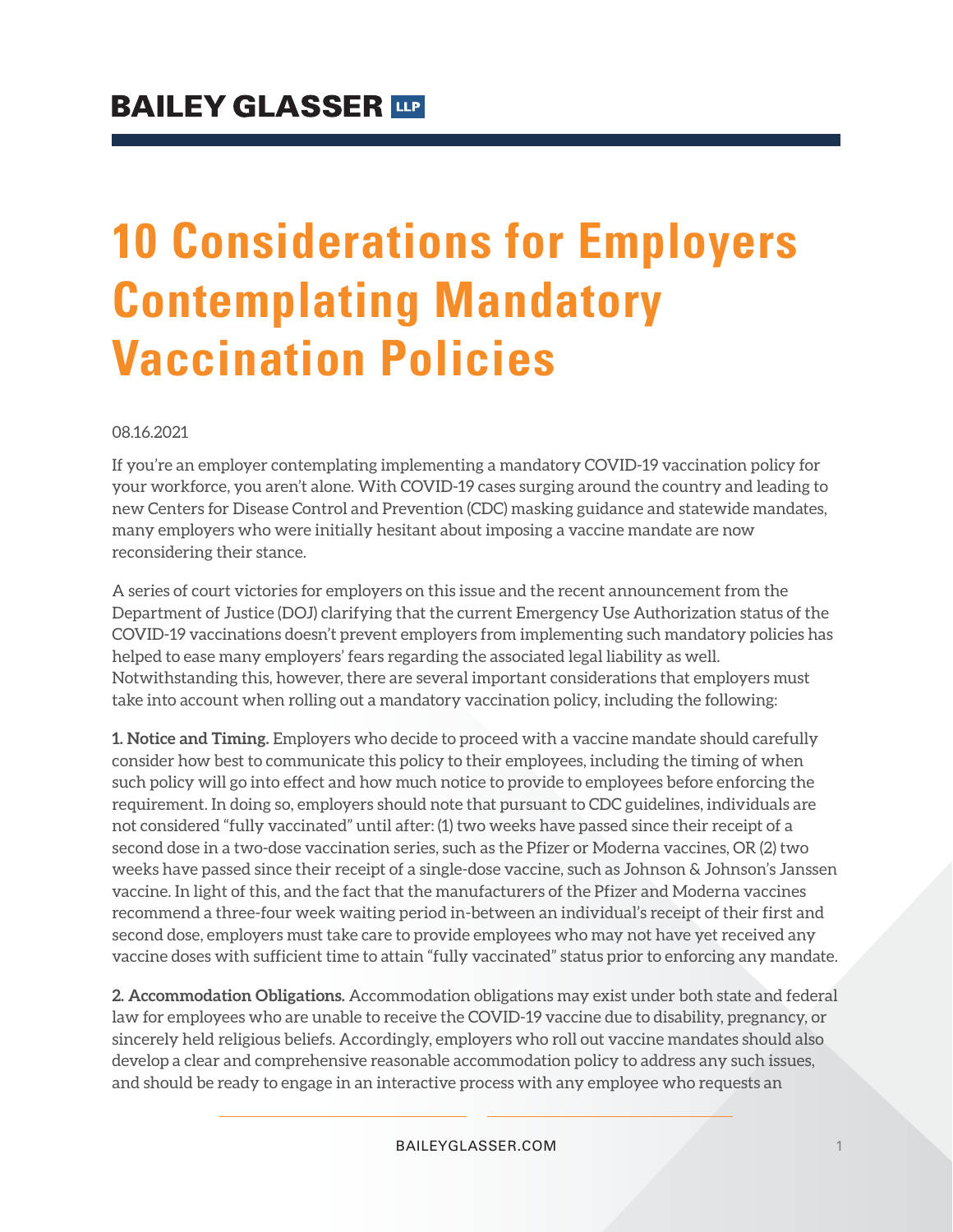# **BAILEY GLASSER TIP**

#### 10 CONSIDERATIONS FOR EMPLOYERS CONTEMPLATING MANDATORY VACCINATION **POLICIES**

accommodation to their vaccination requirement for legitimate disability-related or religious reasons.

**3. Compliance with State and Local Law.** Before implementing a mandatory vaccination policy, it's also important for employers to first confirm that there aren't any state or local laws that prohibit them from doing so. In Montana, for example, employers are prohibited from requiring employee vaccination or discriminating against employees or job applicants based on their vaccination status.

**4. Proof of Vaccination and Record Keeping.** Employers who collect proof of vaccination from their employees as part of their mandatory vaccination policy need to ensure that they are treating this information as confidential to the same extent that they would with any other employee medical information. This means that any documentation kept by employers reflecting employee vaccination status should be maintained in a confidential file, separate from the employee's personnel file, and should only be shared with those individuals within the company with legitimate business or health and safety reasons to access it.

**5. Hiring and Retention Issues.** Particularly in the current labor market, employers should think carefully about the impact that implementing a mandatory vaccination policy may have towards employee retention and hiring efforts.

**6. Workplace Mask Wearing Policies.** Employers who implement mandatory vaccination policies shouldn't be too quick to scrap their mask wearing policies in the workplace. As a best practice, employers should continue to adhere to the most up-to-date guidance from government health authorities, regardless of the vaccination status of their workforce. Notably, on August 13, 2021, the Occupational Safety and Health Administration (OSHA) updated its guidance for employers to mirror the CDC's most recent guidance regarding mask wearing for vaccinated persons. Specifically, the updated OSHA guidance now recommends that fully vaccinated workers in areas of substantial or high community transmission wear masks in order to protect unvaccinated workers. It also advises that fully vaccinated workers who have close contacts with people with COVID-19 wear masks for up to fourteen days unless they have a negative coronavirus test at least three to five days after contact.

**7. Impact on Diversity Efforts.** Employers should be cognizant of the potential impact that a mandatory vaccination policy may have on the diversity of their workplace, particularly if the vaccination rates of some groups of employees are disproportionate to those of others.

**8. Liability and Public Relations Concerns.** Prior to implementing a mandatory vaccination policy, employers should assess their company's overall risk tolerance towards the potential liability and public relations backlash that may result from such efforts. Although legal challenges by employees to employer vaccination mandates have thus far been substantially unsuccessful, they nonetheless